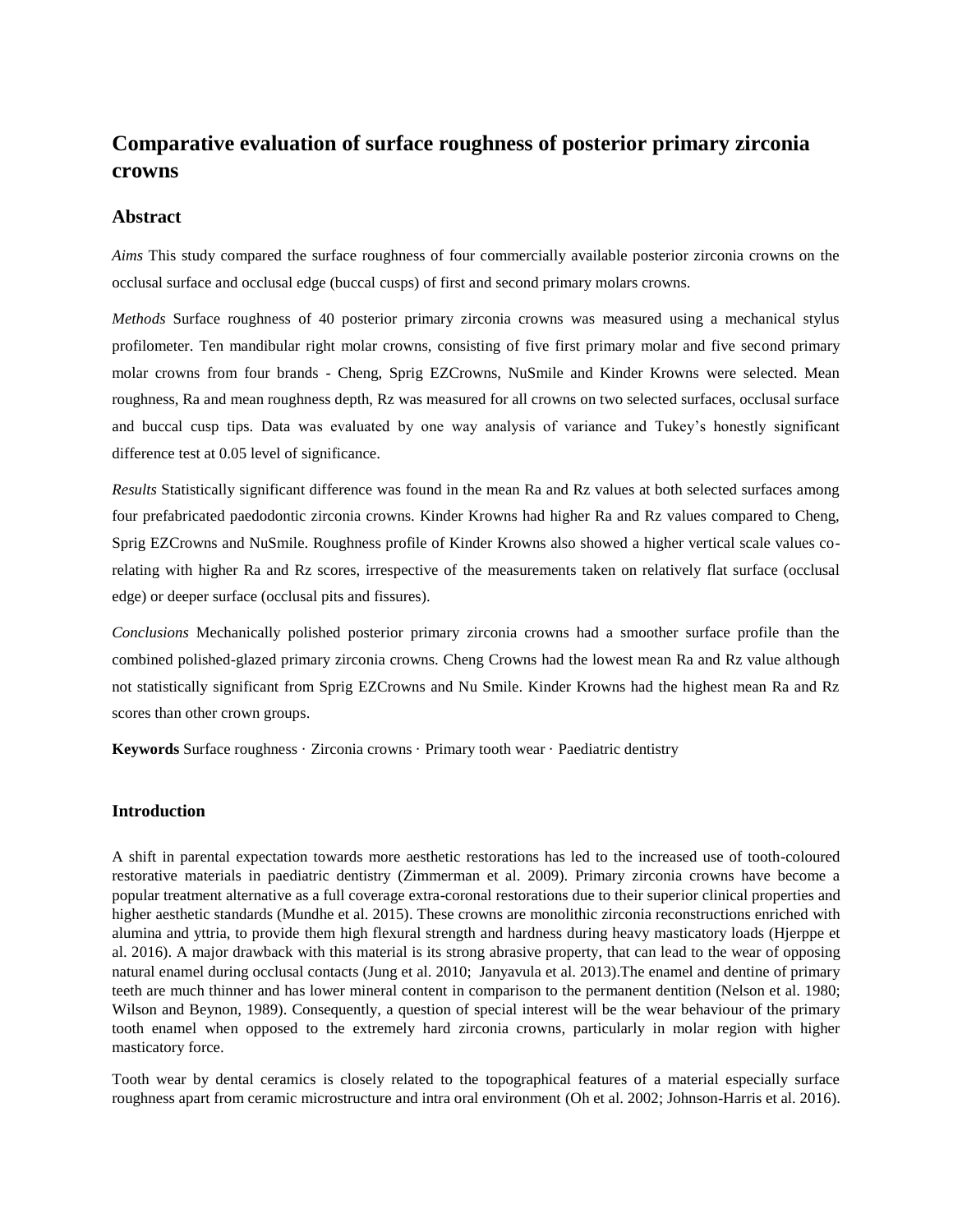Roughness can be defined as a complex role of irregularities or little indentations that characterises a surface and have influence on wetting, quality of adhesion, and brightness (Cerci et al. 2012). Different parameters such as mean roughness, Ra and mean roughness depth, Rz are used to evaluate the surface roughness. Ra parameter describes the overall roughness and is now considered as the main reported measurement method in studies conducted on surface roughness. Ra allows the quantification of the surface roughness and the value is higher for rough surfaces. Rz, also known as ten points mean roughness measures sum of the mean height of five highest peaks and the mean depth of five deepest profile valleys within the evaluation length (Zinelis et al. 2005; Field et al. 2010).

Devices used for characterising surface roughness can be categorized into three groups: optical profilometer, scanning probe microscopes and mechanical contact. Optical method uses a laser beam to illuminate the surface and measures the 3D profile of the material using contactless method (Yilbas and Hasmi, 1999; Sandoval et al. 2015). Atomic force microscope is an example for scanning probes which provides a three dimensional image and quantitative values allowing comparisons among different materials (Schaefer et al. 1995). The mechanical contact method shows roughness caused by polishing and mostly uses a stylus profilometer consisting of a stylus and its diamond pin. The radius of the diamond pin, the pressure applied and material hardness influences the measurement (Sandoval et al. 2015).

The roughness of primary zirconia crowns also has a major impact on the retention of oral micro-organisms. Studies done by Bollen et al. (1997) and Song et al. (2015) have demonstrated that a critical roughness threshold Ra value of 0.2µm or lower is required for intraoral hard surfaces, beyond which will leads to plaque accumulation on the restoration surface, resulting in an increased risk for caries and gingival inflammation.

Commercially, there are four different manufactures of primary zirconia crowns namely: NuSmile, Sprig EZCrowns, Cheng Crowns and Kinder Krowns. Each brand has a different process of manufacturing and finishing the crowns. Both laboratory and clinical studies have investigated the role of surface treatments of zirconia on antagonist tooth wear and showed that polished zirconia seems to have the lowest wear in contrast with the glazed surfaces (Mitov et al. 2012; Janyavula et al. 2013; Lawson et al. 2014). Consequently, it's imperative to check the surface profile of these crowns as their surface finishing methods greatly influence the antagonistic tooth wear. The aim of this study is (1) to evaluate the surface roughness of prefabricated primary zirconia molar crowns using mechanical stylus profilometer (2) to compare the occlusal surface and occlusal edge (buccal cusp tips) surface profile of these crowns.

# **Materials and Methods**

No ethical approval was required from the institutional research ethical committee as the study neither involved human subjects/animals nor teeth.

### **Samples**

A total of 40 unaltered primary posterior zirconia crowns were selected from four different manufacturers - NuSmile Crowns (Huston, Texas, USA), Sprig EZCrowns, formely EZ-Pedo crowns (Loomis, Calif., USA), Cheng Crowns (Exton, PA, USA) and Kinder Krowns (St. Louis Park, Minn., USA). These included five crowns of primary mandibular right first molar (no#84) and five crowns of primary mandibular right second molar (no#85) from each brand. All the crowns were stored in containers according to the manufacturer's instructions.

### **Experimental machine set up**

The surface roughness of the selected primary zirconia crowns was evaluated using a mechanical surface roughness tester (Portable Surface Roughness Measurement Surftest SJ-400, Mitutoyo Corp, Kanagawa, Japan). The surface roughness tester machine was calibrated as per manufacturer's instructions prior to the experiment in order to yield the correct measurements. The method used for calibration was a simple procedure called "Ra calibration" using a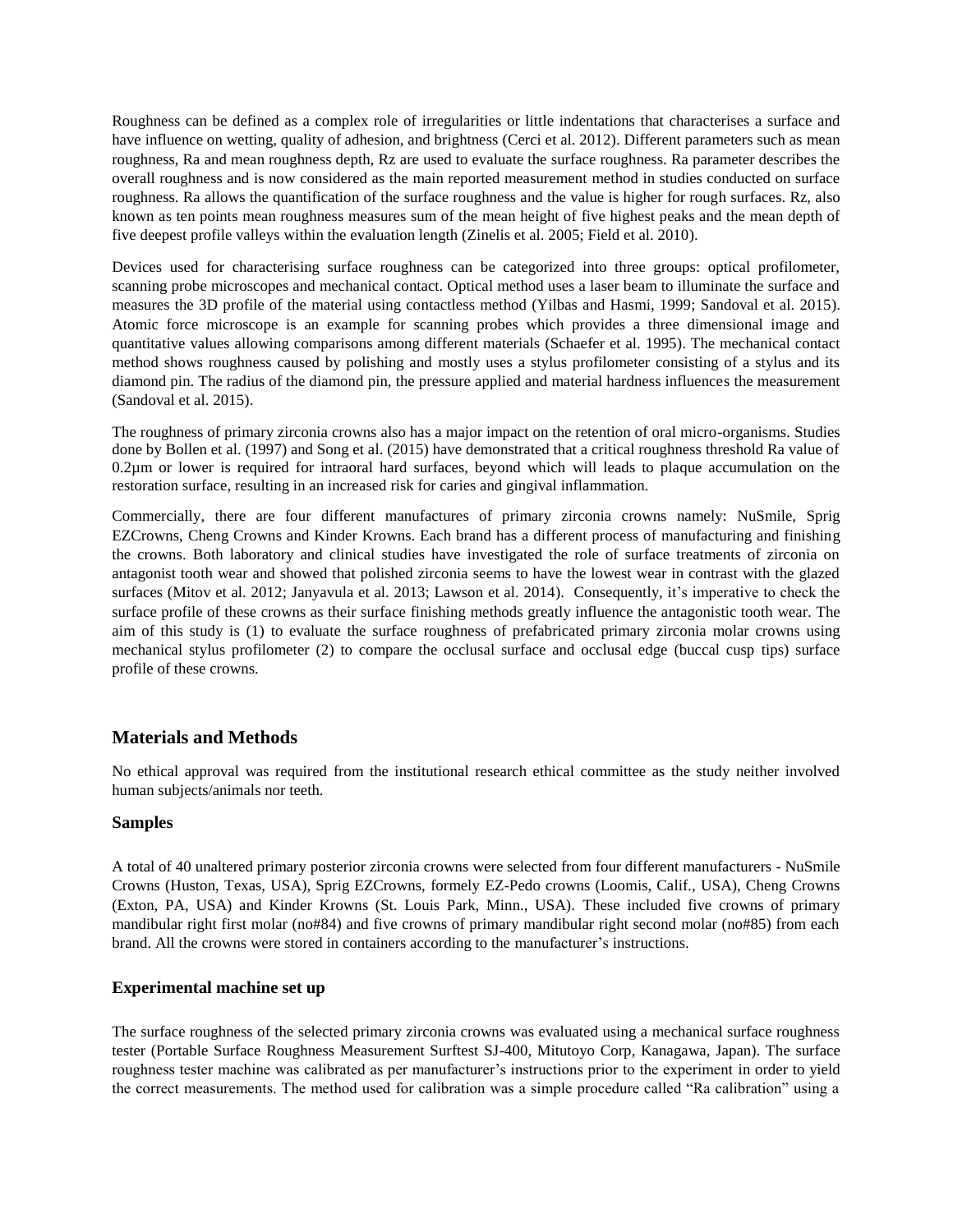precision roughness specimen of known Ra value of 2.94µm. The calibration was performed by measuring the precision roughness specimen and adjusting the difference, if any between the measured and reference value.

# **Measuring surface roughness**

Initially a training session was given to the researcher to ensure the repeatability and reproducibility of the experiment. Subsequently the machine was calibrated and two trial specimens were tested by the same researcher to avoid any inter-observer error. To measure the roughness profile, a diamond stylus of tip radius 2µm/80µin and tip angle 60º was used. The stylus moved across the selected surface under a constant load of 5 N with a measuring speed of 0.5mm/s, returning speed of 1mm/s and a measuring range of 800 µm. All the 40 posterior primary prefabricated zirconia crowns were tested at two different surfaces, occlusal surface and occlusal edge (buccal cusps). Polyvinyl siloxane impression material was used to hold and stabilize the crown samples on a firm base, sufficiently isolated from all the sources of vibration (Fig. 1). The stylus of the machine was adjusted so that it would properly contact the measured surface of the crown. Additionally, the detector was checked to ensure that the stylus was parallel to the measured surface while it traversed performing the measurement. An effort was made to repeat the procedure at the same location thrice on the selected surfaces for all samples. After completing the measurement of each surface, the stylus was readjusted to the new position to start evaluating the next surface. The surface roughness tester recorded the roughness parameters - Ra, Rz and the roughness profile at the selected two surfaces for each crown.

The value of Ra was calculated from the graph by taking the arithmetic average of the absolute values of the profile heights over an evaluation length (Pan et al. 2017). Ra averages all peaks and valleys of the roughness profile and then neutralizes the few outlying points so that the extreme points have no significant impact on the final results. While, Rz was calculated by taking the sum of mean height of the five highest profile peak and mean depth of five deepest profile valley for each sampling length measured, from a line parallel to the mean line (Teicher et al. 2017). Since Rz averages the five highest peaks and five deepest valleys, the extremes have an impact on the final value.

The study was conducted by stating the null hypothesis that there was no significant difference in surface roughness of four brands of primary molar zirconia crowns on the occlusal surface and occlusal edge (buccal cusps). The data was evaluated using one way ANOVA and Tukey's HSD test and the statistical significance was accepted at  $p$ 0.05.



 **Fig. 1** Mechanical stylus profilometer and position of zirconia crown during surface roughness measurements (a) profilometer stylus (b) Zirconia crown held and stabilized using polyvinyl siloxone during measurements (c) detector of profilometer (d) Height of the detector adjusted by turning the up/down knob

# **Results**

The mean Ra and Rz scores with the standard deviations for both the selected surfaces of primary mandibular right first and second molar zirconia crowns are included in Table 1 and Table 2 respectively.

# **The mean Ra on the occlusal surface and occlusal edge (buccal cusps)**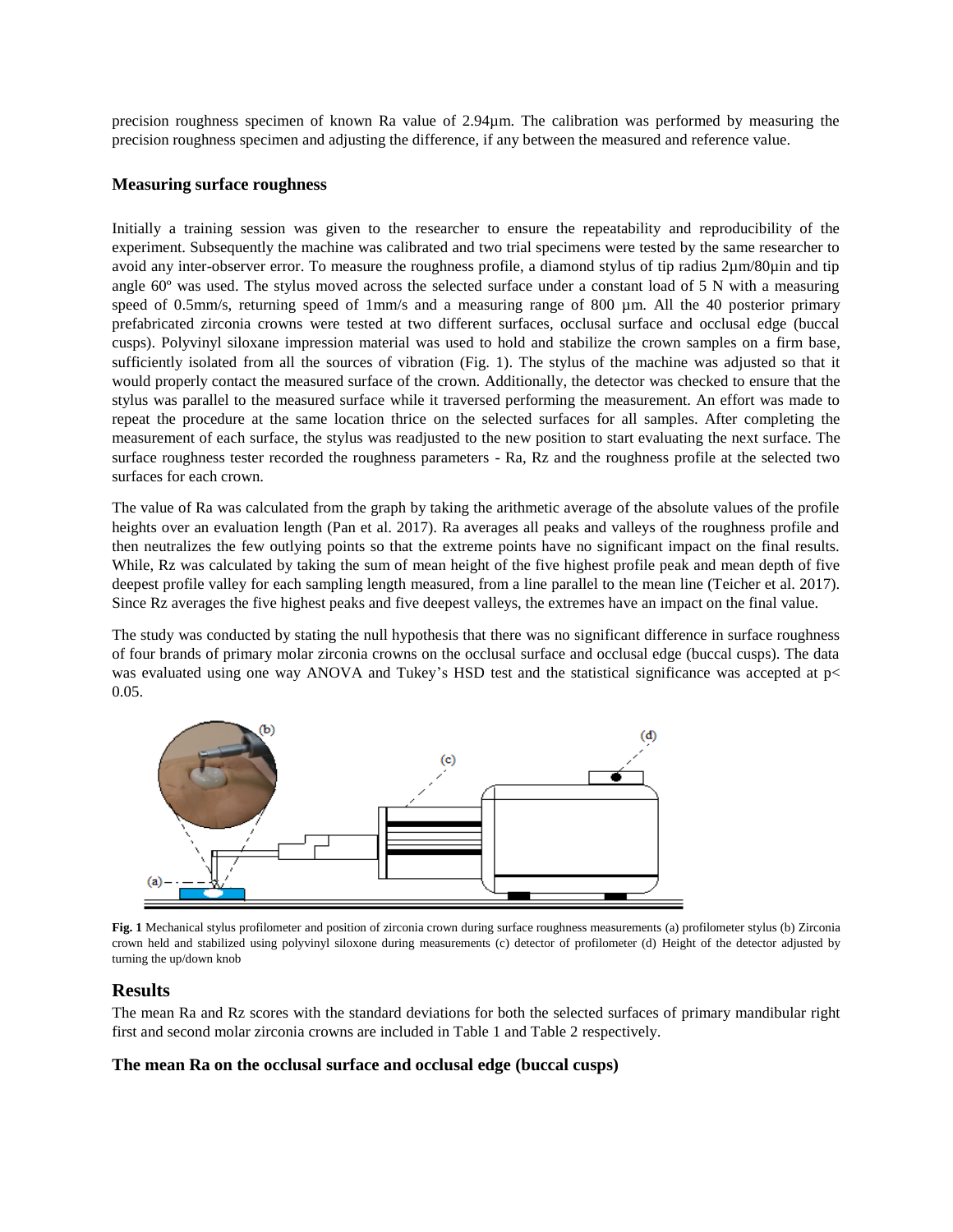There was a statistically significant difference in mean Ra values on the four different groups at  $p<0.05$  level for the occlusal surface of first molar (F  $[3, 56] = 87.3$ , p = 0.013) and second molar (F  $[3, 56] = 140.3$ , p = 0.013) crowns. On Tukey's HSD test the mean score for Kinder Krowns first molar ( $M = 0.70$ , SD = 0.03) and second molar ( $M = 0$ )  $0.91$ , SD = 0.09) crowns presented a significantly different Ra scores compared to Cheng, Sprig EZCrowns and NuSmile crowns for the occlusal surface. A similar observation was also seen for the occlusal edges at p<0.05 level of first molar (F  $[3, 56] = 81.8$ , p = 0.013) and second molar (F  $[3, 56] = 65.1$ , p = 0.013) crowns. Tukey's HSD test revealed mean Ra scores of Kinder Krowns first molar ( $M = 1.04$ ,  $SD = 0.26$ ) and second molar ( $M = 0.60$ ,  $SD =$ 0.12) to be significantly different from other three brands at occlusal edge.

|                                | <b>Occlusal Surface</b> |                 | <b>Occlusal Edge (Buccal Cusps)</b> |                     |
|--------------------------------|-------------------------|-----------------|-------------------------------------|---------------------|
| <b>Type of Zirconia Crowns</b> | <b>First molar</b>      | Second molar    | <b>First molar</b>                  | <b>Second molar</b> |
|                                | $Ra \mu m (SD)$         | $Ra \mu m (SD)$ | $Ra \mu m (SD)$                     | $Ra \mu m (SD)$     |
| <b>Cheng</b>                   | 0.34(0.07)              | 0.36(0.04)      | 0.30(0.04)                          | 0.28(0.02)          |
| <b>Sprig EZCrowns</b>          | 0.39(0.09)              | 0.45(0.07)      | 0.41(0.08)                          | 0.36(0.03)          |
| <b>NuSmile</b>                 | 0.37(0.06)              | 0.40(0.06)      | 0.36(0.06)                          | 0.35(0.05)          |
| Kinder Krowns*                 | 0.70(0.03)              | 0.91(0.09)      | 1.04(0.26)                          | 0.60(0.12)          |

**Table 1** Ra value on the occlusal surface and occlusal edge (buccal cusps) for primary mandibular first and second molar zirconia crowns

*(\*Ra values showed a statistically significant difference on the four groups of primary zirconia crowns and Kinder Krowns had a significantly higher Ra value compared to Cheng, Sprig EZCrowns and NuSmile crowns at p <0 .05)*

### **The mean Rz on the occlusal surface and occlusal edge (buccal cusps)**

There was a statistically significant difference in mean Rz values on the four different groups at  $p<0.05$  level for the occlusal surface of first molar (F  $[3, 56] = 74.4$ , p = 0.013) and second molar (F  $[3, 56] = 104.1$ , p = 0.013). On Tukey's HSD test, mean score for Kinder Krowns first molar ( $M = 2.23$ , SD = 0.28) and second molar ( $M = 4.97$ ,  $SD = 1.29$ ) crowns presented a significantly different Rz scores compared to Cheng, Sprig EZCrowns and NuSmile crowns for the occlusal surface. A similar observation was seen for the occlusal edges at p<0.05 level of first molar (F [3, 56] = 76.7, p = 0.013) and second molar (F [3, 56] = 151.3, p = 0.013) crowns. Tukey's HSD test revealed mean Rz scores of Kinder Krowns first molar ( $M = 3.5$ , SD = 0.99) and second molar ( $M = 2.66$ , SD = 0.36) to be significantly different from other three brands at occlusal edge.

**Table 2** Rz value on the occlusal surface and occlusal edge (buccal cusps) for primary mandibular first and second molar zirconia crowns

|                                | <b>Occlusal Surface</b>                                |                                 | <b>Occlusal Edge (Buccal Cusps)</b>                    |                                                         |
|--------------------------------|--------------------------------------------------------|---------------------------------|--------------------------------------------------------|---------------------------------------------------------|
| <b>Type of Zirconia Crowns</b> | <b>First molar</b><br>$\mathbf{Rz}$ µm $\mathbf{(SD)}$ | Second molar<br>$Rz \mu m (SD)$ | <b>First molar</b><br>$\mathbf{Rz}$ µm $\mathbf{(SD)}$ | <b>Second molar</b><br>$\mathbf{Rz}$ µm $\mathbf{(SD)}$ |
| <b>Cheng</b>                   | 1.10(0.08)                                             | 0.86(0.12)                      | 1.03(0.09)                                             | 0.98(0.14)                                              |
| <b>Sprig EZCrowns</b>          | 1.20(0.28)                                             | 1.30(0.63)                      | 1.30(0.16)                                             | 1.56(0.44)                                              |
| <b>NuSmile</b>                 | 1.53(0.16)                                             | 0.90(0.08)                      | 1.10(0.01)                                             | 1.16(0.12)                                              |
| Kinder Krowns*                 | 2.23(0.28)                                             | 4.97(1.29)                      | 3.5(0.99)                                              | 2.66(0.36)                                              |

*(\* Rz values showed a statistically significant difference on the four groups of primary zirconia crowns and Kinder Krowns had a significantly higher Rz value compared to Cheng, Sprig EZCrowns and NuSmile crowns at p <0 .05)*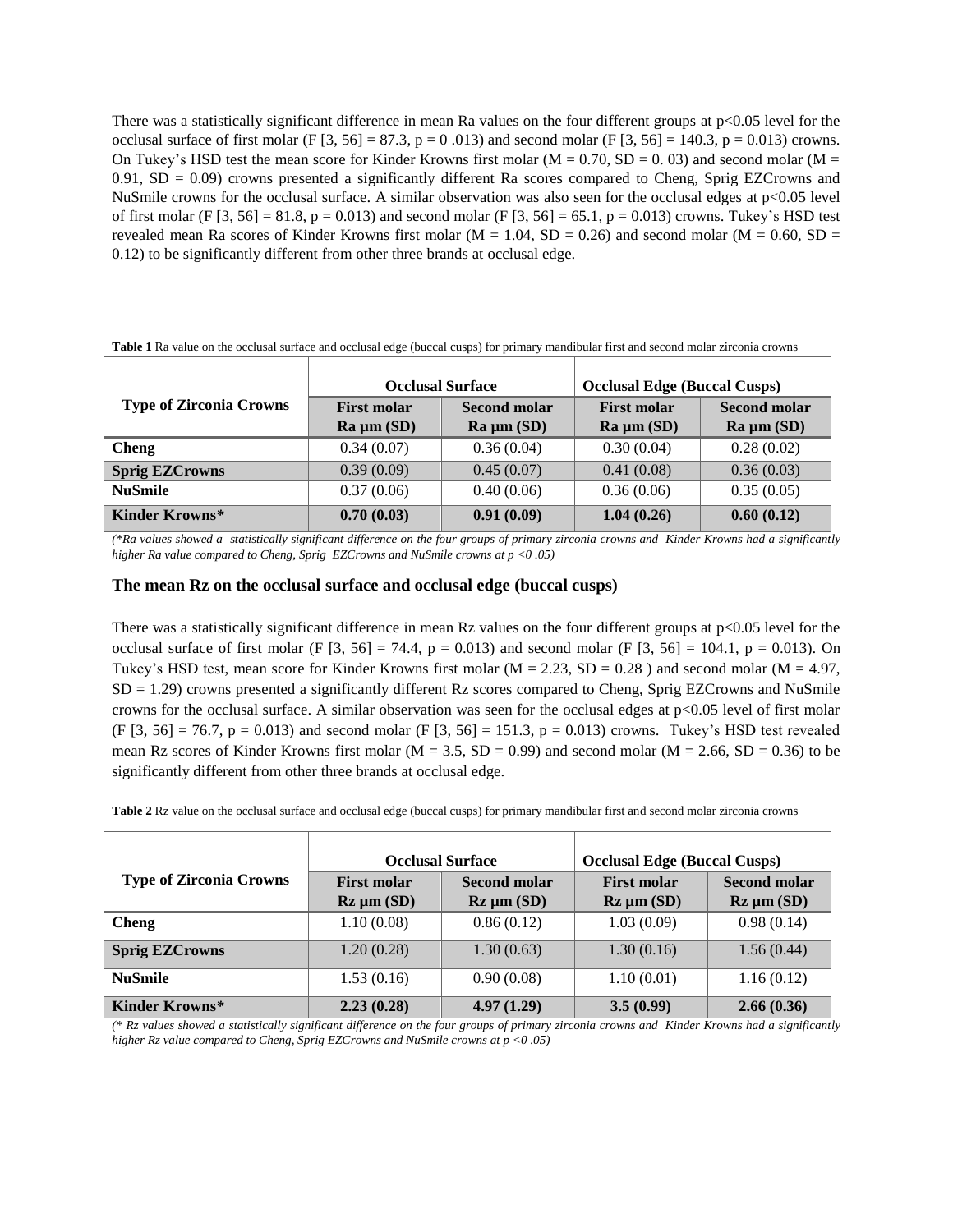# **Roughness profiles of occlusal surface and occlusal edge (buccal cusps) of four different posteriors primary zirconia crowns**

Figures 2 and 3 represents the graphs of occlusal surface roughness profiles of first and second primary molar zirconia crown of each brand while surface profiles at buccal cusp edges for both molar crowns of each manufacturer are shown in figures 4 and 5. The evaluation length used to measure roughness profile was 1.25mm (1250µm) having a sampling length of 0.25mm x 5. The central line in graph representing a value of 0 is called the mean line. The profiles above the mean line are called peaks and below the mean line are called valleys. All four categories of graphs demonstrated a roughness profile below the mean line. The occlusal surface and occlusal edge of first and second molar primary zirconia crown showed a variation in the vertical scale and not in the horizontal scale in all four roughness profile graphs. The variation in vertical scale has occurred as surface roughness parameters are measured from the peaks and valleys on the graph. Consequently a change in Ra and Rz values will be automatically adjusted by the profilometer on vertical scale of graph to show a higher or lower scores according to surface roughness of the zirconia crown. The horizontal scale remained unaltered as it is determined by the evaluation length.



**Fig. 2** Occlusal surface roughness profile of primary mandibular first molar zirconia crown



**Fig. 3** Occlusal surface roughness profile of primary mandibular second molar zirconia crown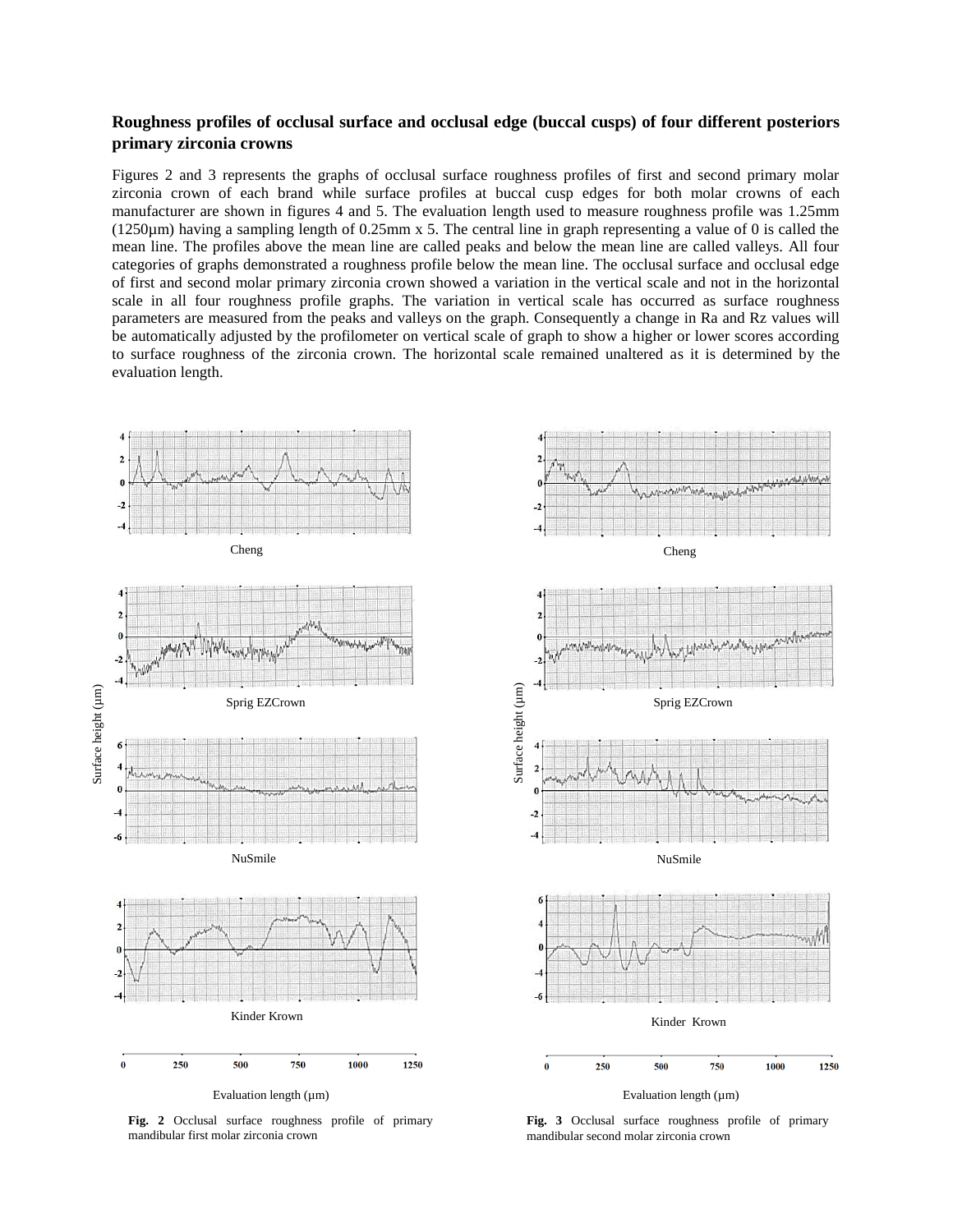

**Fig. 4** Occlusal edge surface roughness profile of primary mandibular first molar zirconia crown

**Fig. 5** Occlusal edge surface roughness profile of primary mandibular second molar zirconia crown

# **Discussion**

The major concern with use of monolithic zirconia crown as a restorative material is the abrasive nature of material and surface roughness that can cause wear of the opposing natural enamel (Esquivel-Upshaw et al. 2017). Industrial polishing and finishing of zirconia crowns is done to create a smooth restoration by removing surface irregularities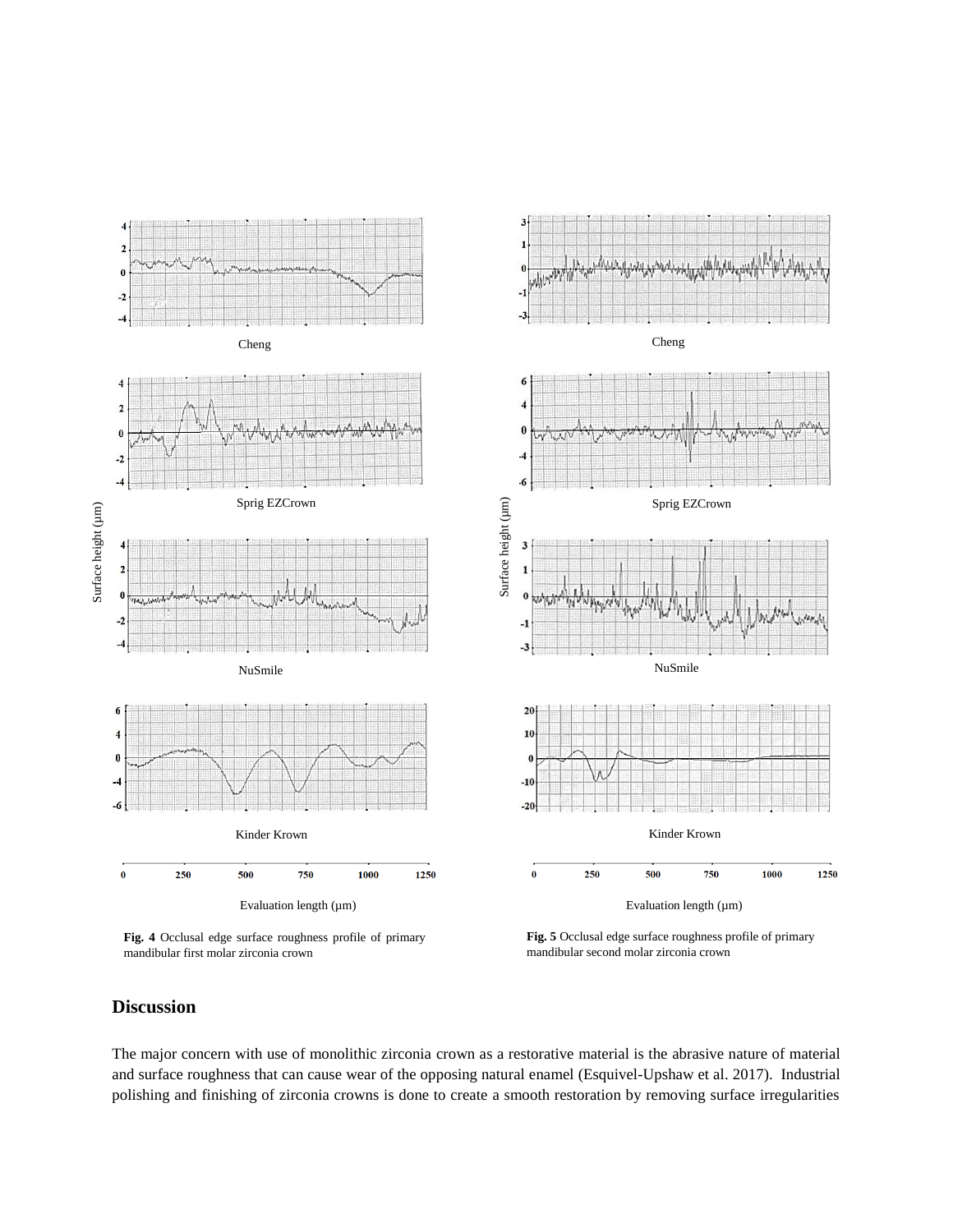and excess material (Kontos et al. 2013). The type of surface finish of prefabricated primary zirconia crowns can be an influencing factor in tooth wear. NuSmile uses a proprietary injection-molded, sintered system with hand smoothing followed by mechanical polishing, Kinder Krowns are polished on the lingual surface and glazed on all other surfaces, while Sprig EZCrowns crowns are polished on the occlusal, lingual and glazed on the facial surfaces (Theriot et al. 2017). Cheng crown uses a proprietary six step polishing technique and hand-finishing of each crown after the milling process with mirror like smart satin polishing on all surfaces. (B.Cheng, [info@chengcrowns.com] email, June 6, 2018).

Several in vitro studies have shown that polished zirconia leads to less opposing enamel wear than glazed and these results were also confirmed by a recent systematic review (Passos et al. 2014). Esquivel-Upshaw et al. (2017) reported that polished zirconia showed less enamel wear in comparison to glazing. The initial roughness of glazed zirconia is higher than polished zirconia due a higher coefficient of friction. This phenomenon occurs due to the loss of 20 to 50µm thick glaze layer after cementation of crown leading to the exposure of underlying surface of ceramics which is most critical for producing wear. Additionally, particles from the glaze may also act as third-body abrasives in enamel wear process [\(Janyavula e](https://www.ncbi.nlm.nih.gov/pubmed/?term=Janyavula%20S%5BAuthor%5D&cauthor=true&cauthor_uid=23328193)t al. 2013).

In present study, polished occlusal surfaces of Cheng, NuSmile and Sprig EZCrowns had a lower Ra and Rz values as compared to glazed Kinder Krowns. Although Cheng crowns showed the least Ra and Rz values among the three brands with polished occlusal surfaces (Cheng, NuSmile and Sprig EZCrowns), the difference was not statistically significant. Kinder Krowns with their glazed occlusal surface showed the highest Ra and Rz values which were statistically significant as compared to all other crowns. Manufacturing and finishing techniques of commercially available primary zirconia crowns can affect the surface topography. A previous study conducted by Theriot et al. (2017) evaluated a relationship between gloss and surface roughness of three paediatric zirconia crowns – NuSmile, Kinder Krowns and Sprig EZCrowns. They concluded that higher the mean gloss, lower is the mean surface roughness of a crown and vice versa. However, they compared only anterior zirconia crowns and excluded Cheng crowns which in the present study displayed the lowest mean Ra and Rz values. Furthermore, posterior crowns were selected in this study due to the greater compressive forces applied by them to the antagonist teeth.

Majority of studies have been performed on permanent dentition to observe the wear behaviour of monolithic zirconia restorations. Their results have concluded that zirconia crowns are associated with greater wear of opposed enamel than natural teeth (Jung et al. 2010; Stober et al. 2014; Passos et al. 2016). Reviews of past dental literature have also revealed that there are very limited clinical studies on posterior primary zirconia crowns where chance of tooth wear is higher. Walia et al. 2014 and Holsinger et al. 2016 found no tooth wear on opposing dentition with Zirkiz anterior paediatric crowns (Zirkiz, HASS Corporation, Gangwon-do, Korea) and anterior EZ-Pedo crowns respectively. All crowns in present study had the Ra value greater than the critical threshold of 0.2 µm, below which plaque microorganisms can adhere to tooth and restorative materials. It implies that all commercially available posterior primary zirconia crowns have highly smooth surfaces that resulted in reduced gingival inflammation. This is also reflected in few clinical studies conducted on primary zirconia crowns. Abdulhadi et al. (2017) carried out a randomized clinical split mouth trial comparing NuSmile ZR crowns and stainless steel crowns in primary molars. However they did not evaluate the opposing tooth wear but their results showed that NuSmile crowns had better gingival response and reduced plaque retention. Similar results were also obtained in another split mouth study conducted by Walia et al. (2015) where gingival response was found to be better and reduced plaque biofilm formation on NuSmile ZR molar crowns in comparison to stainless steel crowns. NuSmile fabricates their zirconia crowns by a proprietary injection molding and hand polishing technique that results in a smooth surface with lower Ra values.

Glazing produces a smooth and esthetic crown surface however, adjustment on occlusal and proximal areas of primary zirconia crown is sometime required for better fit. This procedure can remove the glaze layer, thereby increasing the surface roughness which can abrade upon attrition resulting in excessive wear on natural primary teeth enamel. Numerous studies have concluded that opposing tooth enamel showed lower mechanical wear if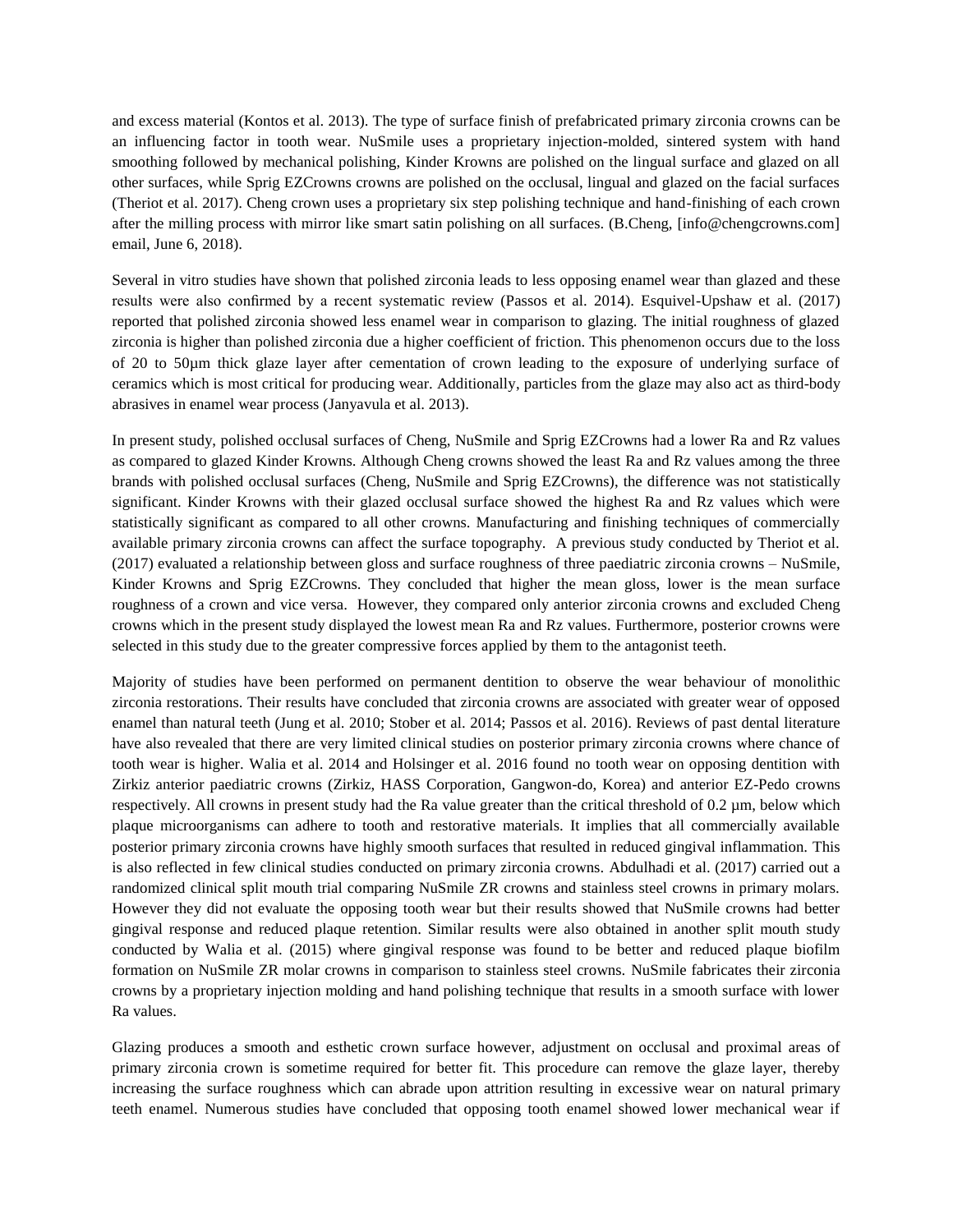clinical adjustment of zirconia crowns by dental burs was followed by proper re-polishing procedures (Mitov et al. 2012; Lawson et al. 2014; Bandeira et al. 2017). Therefore to have a lower surface roughness, clinicians should always re-polish the adjusted prefabricated primary zirconia crowns in order to cement the crown on the prepared tooth surface.

In present study, the surfaces of posterior primary zirconia crowns to be assessed were selected on basis of their function during occlusion. The occlusal surface of primary mandibular molars zirconia crowns were selected as the central fossa in mandibular molars represented the contact points of upper maxillary molar tooth. The occlusal edges of buccal surface were also evaluated as buccal cusps constituted the functional cusp in mandibular molars (Khera et al. 1990). Since the selected surfaces of zirconia crown is not flat, the same location was measured repeatedly in order to have most probable values for uniformity when comparing different crowns brands. Stylus profilometer was selected to measure surface roughness profile of the crowns based on its feasibility and advantages: accuracy, ease of use and faster to save time. Optical profilometer has better speed, sensitivity characteristics and additionally it can measure the surface roughness from sub-micrometer range up to several tens of micrometers. However, the major drawbacks of optical method is the higher cost of the machine, complex algorithm and more meticulous setups involved during measurements (Arecchi et al. 1979).

It was observed that all selected crowns represented a roughness profile graph below the mean line. This might have occurred due to the presence of occlusal fossa, pits and fissures present on occlusal surface of primary zircona crowns. On the occlusal surface of primary first molar zirconia crown a higher vertical scale was seen for NuSmile crown irrespective of the fact that Ra and Rz value is significantly lower compared to Kinder krown. This has occurred due to a relatively flat graph with minimal peaks and valleys compared to the rest of the group. While on occlusal edge of first molar and second molar, and occlusal surface of second molar, a higher vertical scale is observed for Kinder krown, co-relating with higher Ra and Rz value. The value of vertical scale of graphs also corelates better to Rz value than Ra, as Rz value increases either the corresponding peaks increases or the vertical scale of the graph increases. The greater co-relation of vertical scale of graphs to Rz value might have occurred due to the fact that Rz averages the five highest peak and five deepest valley. The same reason can be associated with the fact that Rz scores will be higher compared to Ra scores.

Manufacturers should aim to fabricate primary zirconia crowns with minimal possible Ra and Rz values as to reduce the opposing tooth wear and buildup of plaque biofilm. Results of present in vitro laboratory study may not co-relate exactly with the clinical situation. Therefore further clinical studies are required to support results of the in vitro study to know exact wear process of primary enamel when antagonized with primary zirconia crowns during occlusion.

# **Conclusion**

All four commercially available posterior primary zirconia crowns have different surface profiles at two recorded surfaces. Cheng crowns had the smoothest occlusal surface and occlusal edges for both primary first and second molars. However, the values need to co-relate with clinical performance of these tooth coloured zirconia crowns in the oral cavity.

#### **Compliance with ethical standards**

**Disclosure of potential conflicts of interest** Author 1 declares that he has no conflict of interest. Author 2 declares that she has no conflict of interest. Author 3 declares that he has no conflict of interest.

**Research involving Human Participants and/or Animals** This article does not contain any studies with human participants or animals performed by any of the authors.

**Informed consent** Informed consent was not required as the study neither involved human subjects or teeth.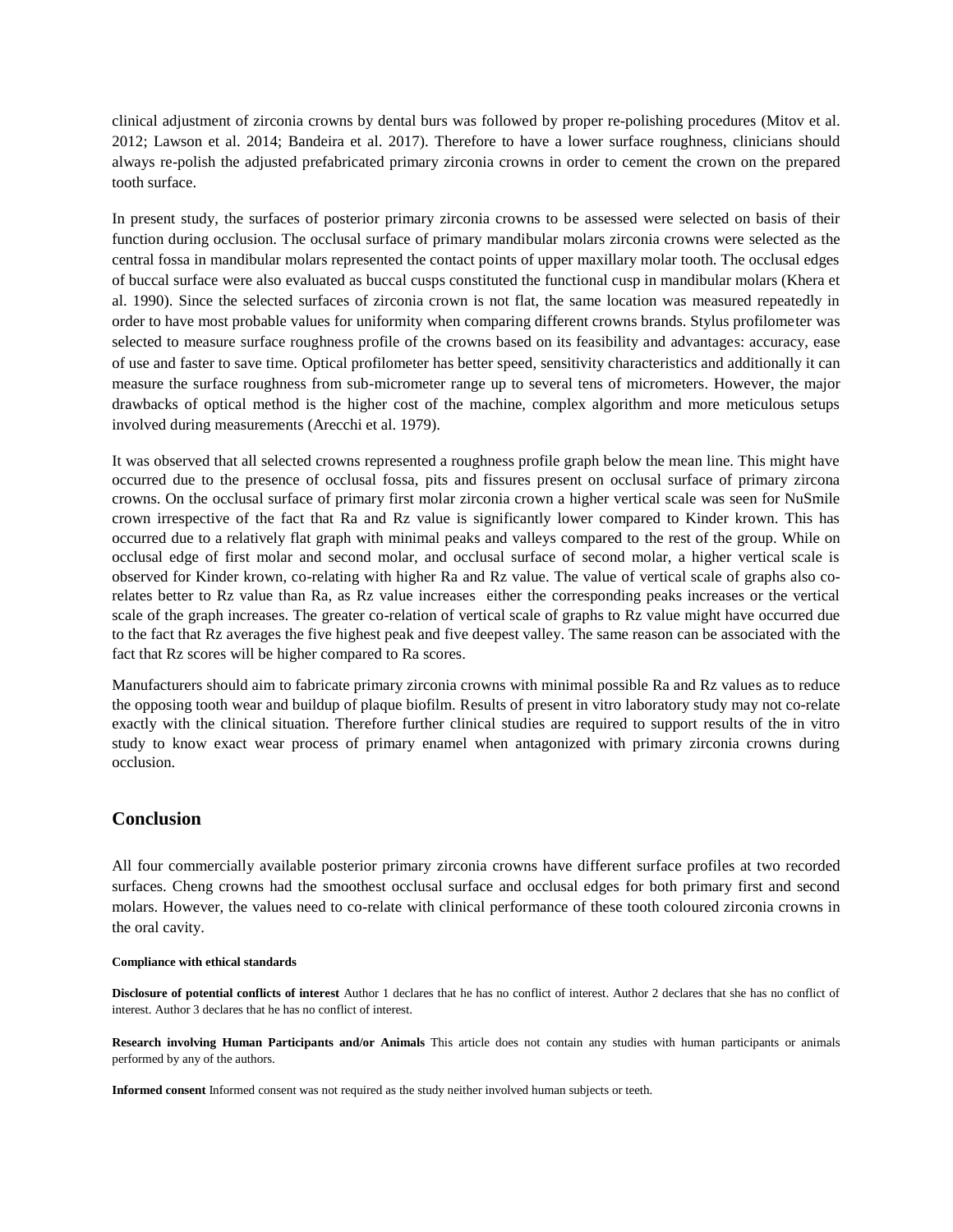# **References**

Abdulhadi SB, Abdullah MM, Alaki SM et al. Clinical evaluation between zirconia crowns and stainless steel crowns in primary molars teeth. J Pediatr Dent. 2017; 5:21-7.

Arecchi FT, Bertani D, Ciliberto S. A fast versatile optical profilometer. Opt Commun. 1979; 31:263-6.

Bandeira MB, Queiroz IMS, Fernandes SKSC, et al. Evaluation of surface roughness of monolithic zirconia after using different polishing kits. Pesq Bras Odontoped Clin Integr. 2017; 17(1):e2984-e90.

Bollen CM, Lambrechts P, Quirynen M. Comparison of surface roughness of oral hard materials to the threshold surface roughness for bacterial plaque retention: a review of the literature. Dent Mater. 1997; 13:258-69.

Cerci BB, Roman LS, Guariza-Filho O, et al. Dental enamel roughness with different acid etching times: atomic force microscopy study. Eur J Gen Dent. 2012; 1(3):187-91.

Esquivel-Upshaw JF, Kim MJ, Hsu SM, et al. Randomized clinical study of wear of enamel antagonists against polished monolithic zirconia crowns. J Dent. 2017; 68:19-27.

Field J, Waterhouse P, German M. Quantifying and qualifying surface changes on dental hard tissues in vitro. J Dent. 2010; 38(3):182-90.

Holsinger DM, Wells MH, Scarbecz M, et al. Clinical evaluation and parental satisfaction with pediatric zirconia anterior crowns. Pediatr Dent. 2016; 38(3):192-7.

[Hjerppe J,](https://www.ncbi.nlm.nih.gov/pubmed/?term=Hjerppe%20J%5BAuthor%5D&cauthor=true&cauthor_uid=27157604) [Närhi TO,](https://www.ncbi.nlm.nih.gov/pubmed/?term=N%C3%A4rhi%20TO%5BAuthor%5D&cauthor=true&cauthor_uid=27157604) [Vallittu PK,](https://www.ncbi.nlm.nih.gov/pubmed/?term=Vallittu%20PK%5BAuthor%5D&cauthor=true&cauthor_uid=27157604) et al. Surface roughness and the flexural and bend strength of zirconia after different surface treatment. J Prosthet Dent. 2016; 116(4):577-83.

[Janyavula S,](https://www.ncbi.nlm.nih.gov/pubmed/?term=Janyavula%20S%5BAuthor%5D&cauthor=true&cauthor_uid=23328193) [Lawson N,](https://www.ncbi.nlm.nih.gov/pubmed/?term=Lawson%20N%5BAuthor%5D&cauthor=true&cauthor_uid=23328193) [Cakir D,](https://www.ncbi.nlm.nih.gov/pubmed/?term=Cakir%20D%5BAuthor%5D&cauthor=true&cauthor_uid=23328193) et al. The wear of polished and glazed zirconia against enamel. J Prosthet Dent. 2013; 109(1):22-9.

Johnson-Harris D, Chiquet B, Flaitz C, et al. Wear of primary tooth enamel by ceramic materials. Pediatr Dent. 2016; 38(7):519-22.

[Jung YS,](https://www.ncbi.nlm.nih.gov/pubmed/?term=Jung%20YS%5BAuthor%5D&cauthor=true&cauthor_uid=21165280) [Lee JW,](https://www.ncbi.nlm.nih.gov/pubmed/?term=Lee%20JW%5BAuthor%5D&cauthor=true&cauthor_uid=21165280) [Choi YJ,](https://www.ncbi.nlm.nih.gov/pubmed/?term=Choi%20YJ%5BAuthor%5D&cauthor=true&cauthor_uid=21165280) et al. A study on the in-vitro wear of the natural tooth structure by opposing zirconia or dental porcelain. J Adv Prosthodont. 2010; 2(3):111-5.

Khera SC, Carpenter CW, Vetter JD, et al. Anatomy of cusps of posterior teeth and their fracture potential. J Prosthet Dent. 1990; 64(2):139-47.

Kontos L, Schille C, Schweizer E, et al. Influence of surface treatment on the wear of solid zirconia. Acta Odontol Scand. 2013; 71(3-4):482-7.

Lawson NC, Janyavula S, Syklawer S, et al. Wear of enamel opposing zirconia and lithium disilicate after adjustment, polishing and glazing. J Dent. 2014; 42(12):1586-91.

Mitov G, Heintze SD, Walz S, et al. Wear behavior of dental Y-TZP ceramic against natural enamel after different finishing procedures. Dent Mater. 2012; 28(8):909-18.

Mundhe K, Jain V, Pruthi G, et al. Clnical study to evaluate the wear of natural enamel antagonist to zirconia and metal ceramic crowns. J Prosthet Dent. 2015; 114(3):358-63.

[Nelson GV,](https://www.ncbi.nlm.nih.gov/pubmed/?term=Nelson%20GV%5BAuthor%5D&cauthor=true&cauthor_uid=6934175) [Osborne JW,](https://www.ncbi.nlm.nih.gov/pubmed/?term=Osborne%20JW%5BAuthor%5D&cauthor=true&cauthor_uid=6934175) [Gale EN,](https://www.ncbi.nlm.nih.gov/pubmed/?term=Gale%20EN%5BAuthor%5D&cauthor=true&cauthor_uid=6934175) et al. A three-year clinical evaluation of composite resin and a high copper amalgam in posterior primary teeth. ASDC J Dent Child. 1980; 47(6):414-8.

Oh WS, Delong R, Anusavice KJ. Factors affecting enamel and ceramic wear: a literature review. J Prosthet Dent. 2002; 87(4):451-9.

Pan Y, Wu G, Huang Z, et al. Effect of surface roughness on interlaminar peel and shear strength of CFRP/Mg laminates. Int J Adhes Adhes. 2017; 79:1-7.

Passos S, Torrealba Y, Linke B, et al. Wear evaluation of dental Y-TZP opposing human enamel. Dent Mater. 2016; 32:5-6.

Passos SP, Torrealba Y, Major P, et al. In vitro wear behavior of zirconia opposing enamel: a systematic review. J Prosthodont. 2014; 23(8):593- 601.

Sandoval GC, Castanon GAM, Marin NP, et al. Surface roughness and hardness evaluation of some base metal alloys and denture base acrylics used for oral rehabilitation. J Mat Let. 2015; 144:100-5.

[Schaefer](https://www.tandfonline.com/author/Schaefer%2C+DM) DM, [Carpenter](https://www.tandfonline.com/author/Carpenter%2C+M) M[, Gady](https://www.tandfonline.com/author/Gady%2C+B) B, et al. Surface roughness and its influence on particle adhesion using atomic force techniques. J Adhes Sci Technol. 1995; 9:1049-62.